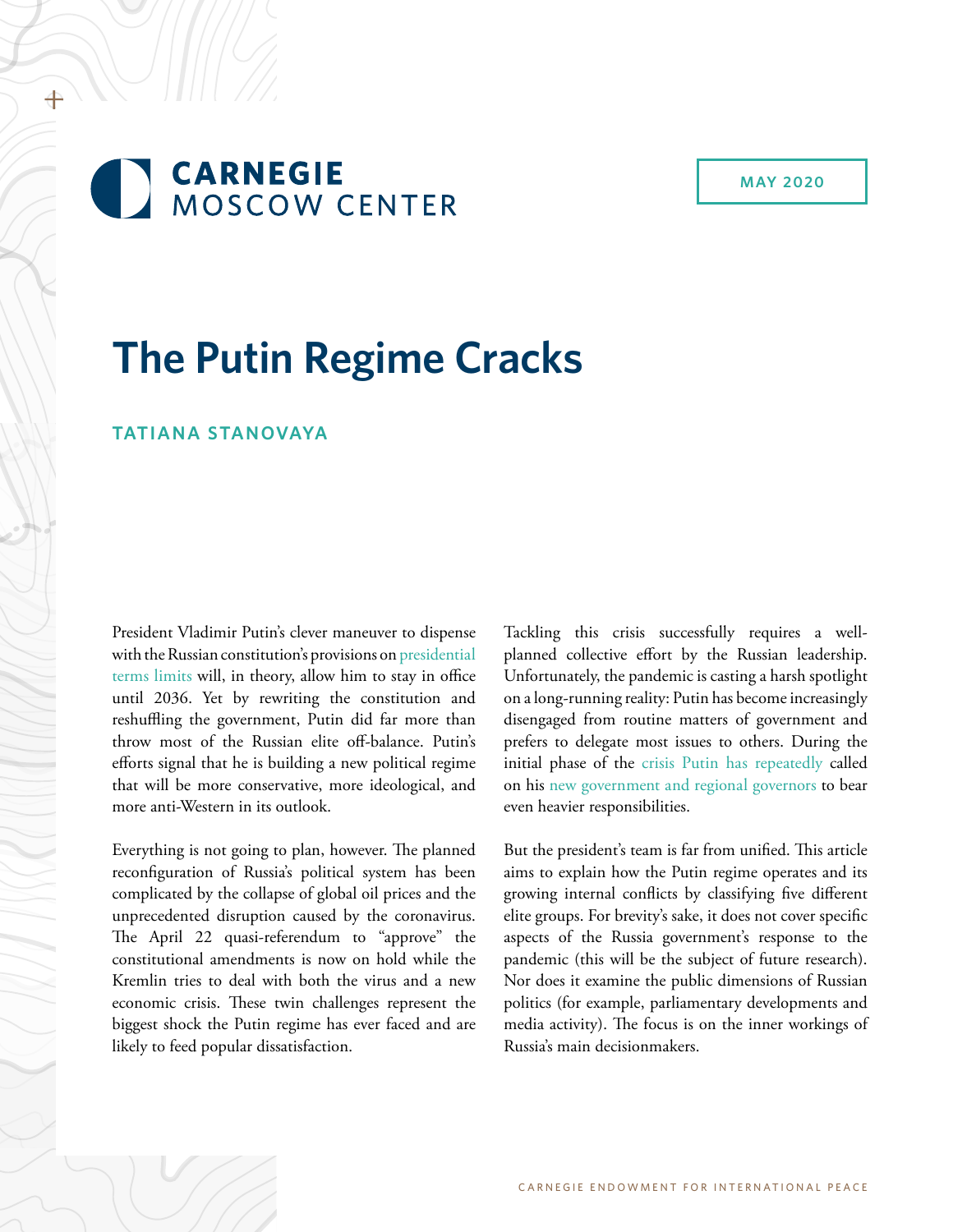# **COMMON MYTHS AND MISCONCEPTIONS ABOUT THE PUTIN ELITE**

Putin's twenty years in power have spawned many popular explanations of the way Russia is governed. The first phase of his tenure in the early 2000s was famously dominated by a [power struggle](https://www.foreignaffairs.com/articles/russia-fsu/2002-11-01/russia-renewed) between the remnants of Boris Yeltsin's close circle, the Family, and Putin's St. Petersburg clan. That struggle exposed increasingly obvious rifts inside the new president's team. The first split was between groups of ex-KGB officials and more liberal figures who all hailed from Putin's hometown of St. Petersburg but moved quickly up the ranks in Moscow.1 Very soon the powerful figures who run Russia's security agencies and their most senior subordinates, the [siloviki,](https://www.rferl.org/a/1079108.html) began fighting turf wars, then [repeated](https://www.ft.com/content/d06955f0-9a50-11e3-8232-00144feab7de) [conflicts](https://www.ft.com/content/3cccbf80-bbd1-3065-876e-a40c16a7a06e) between Putin's friends and former colleagues in the security services (for example, the Rosneft vs. Transneft battle, the Rosneft vs. Gazprom battle, etc.)

More recently, there has been much speculation about [tensions in the highest reaches of Putin's](https://www.nytimes.com/2019/07/13/world/europe/fsb-intelligence-committee-putin-russia-muzraev.html) so-called vertical of power. Overused and imprecise labels are often applied to describe ongoing battles between socalled liberals within the system and technocrats,<sup>2</sup> the *siloviki*, and Putin's longtime personal friends and associates. It is especially common to see the hand of the *siloviki* in almost all developments.

The reality is more complex. The ranks of the *siloviki*, including the FSB itself, are themselves divided. Moreover, some key security officials have learned the hard way that they are vulnerable and have ended up being prosecuted or embroiled as defendants in highprofile criminal cases. [Putin is not averse](https://www.gazeta.ru/culture/2017/09/05/a_10874960.shtml) to occasionally [criticizing of the security services'](https://www.rbc.ru/politics/07/06/2019/5cfa70b19a7947d8fa17ba02) draconian actions

and the backlash that results from prosecuting prominent figures such as famed theater director Kirill Serebrennikov and Baring Vostok CEO Michael Calvey.

A new kind of elite has formed in recent years that is set to become broader and even more important than the *siloviki*—the protectors. They comprise an informal alliance between many of the regime's leading agents of repression and its conservative ideologists. They share the belief that tackling Russia's challenges requires a harsher and more conservative approach.

Two further common misconceptions refuse to die. One is that Putin makes all high-profile decisions by himself and that nothing important gets resolved without him. Another is that Putin's omnipotent friends routinely put pressure on him and orchestrate many important decisions. Neither of these is close to the truth—but, given how opaque and unpredictable Russian elite politics is, it's easy to understand how these misconceptions take root. Informal power—for example, the influence that the head of a large stateowned corporation has over a government minister plays a huge role in the system that is hard to quantify. This problem is especially acute in times of crisis, such as the present.

What follows is a description of the five most important kinds of elites surrounding Putin. They are classified in terms of their functions within the current political system. These relationships, clashes and power dynamics will shape Russia's trajectory over the next few years, until its next milestone, the end of Putin's fourth presidential term in 2024. Competition between the groups helps us to understand some decisions, which may initially look surprising. For example, Moscow Mayor Sergey Sobyanin is unexpectedly [challenging Prime Minister](https://www.ft.com/content/05fbbf49-913d-48ec-acdc-1f47c774317a)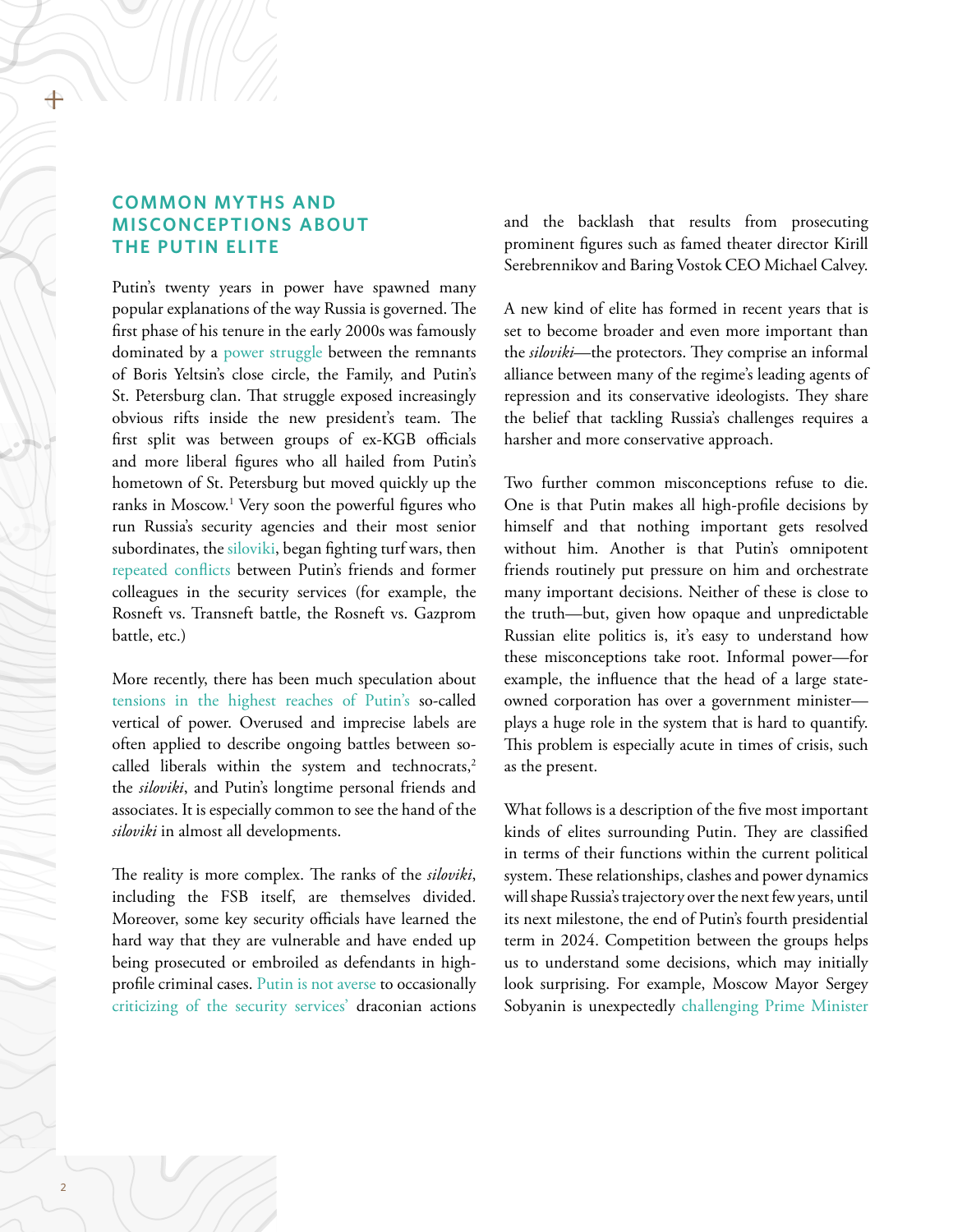[Mikhail Mishustin](https://www.ft.com/content/05fbbf49-913d-48ec-acdc-1f47c774317a) over the government's response to the pandemic, while Putin is reluctant to vest the security services with the same level of responsibility for ensuring public compliance with self-isolation policies as his Chinese counterparts have done.

#### **PUTIN'S RETINUE**

The retinue is the nucleus of the team, which is in daily contact with the president himself. Longtime friends and associates who have served alongside Putin since the early 2000s have gradually been replaced by younger, more technocratic players. Many of them have spent their entire careers in the Kremlin, never having worked anywhere else.



Anton Vaino *Chief of Staff of the Presidential Administration*

The functions of the president's retinue are fairly narrow. They set the president's schedule and handle protocol functions. They prepare and arrange his meetings. They provide security. Some important figures are Dmitri Kochnev, director of the Federal Protective Service; Alexey Rubezhnoy, director of the Presidential Security Service; Anton Vaino, head of the Presidential Administration; and Dmitry Peskov, the Kremlin press secretary, among others. This group seeks to satisfy the president's work-related needs and—just as importantly—his psychological comfort. This creates incentives to provide Putin with information that conforms to his existing worldview and outlook and will not spoil his mood.

For example, in June 2019, independent journalist Ivan Golunov was arrested on trumped-up drug charges. This [triggered public protests](https://www.bbc.com/russian/features-48613544) that overshadowed the St. Petersburg International Economic Forum, one of Putin's favorite annual events. In the end, top officials from the [Presidential Administration pressured](https://www.proekt.media/article/kreml-za-golunova/) the Ministry of Interior Affairs to release Golunov. They were not concerned with freedom of speech, only with a desire to protect Putin from an intrusive and bothersome issue. More recently, Putin's detached initial response to the spread of the coronavirus outbreak was at least partly a result of his staff's tendency to sanitize information and to portray events in the most optimistic light possible. Putin's staff reports about its achievements, not problems.

In recent years, Putin has grown more secretive and aloof from public politicians and drawn closer to his retinue. Few of its members are public figures, with the obvious exception of Peskov. Yet they are often better informed about impending political decisions than many of Putin's old friends. For example, Putin's chief speechwriter Dmitry Kalimulin was in the know about the rollout of the constitutional reform in mid-January while then [prime minister Dmitry Medvedev](https://www.bloomberg.com/news/articles/2020-01-17/putin-the-puppet-master-shows-he-still-has-the-power-to-shock?sref=QmOxnLFz) was taken completely by surprise. Kalimulin, who is only fortynine, has worked in the Kremlin apparatus since 1997, that is, nearly his entire professional career.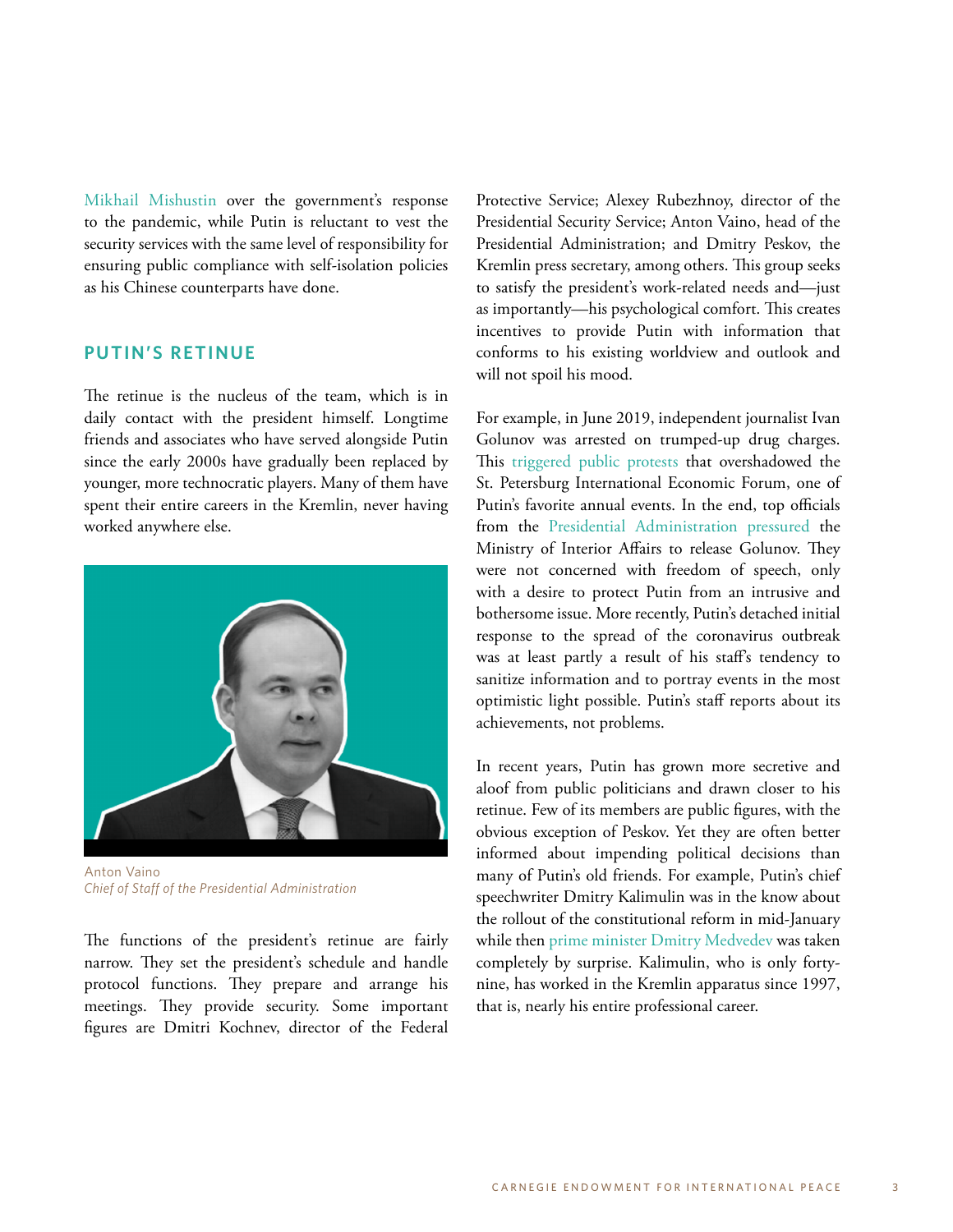In another example, members of the retinue orchestrated a high-profile POW exchange with Ukraine in September 2019. [Vaino oversaw the exchange](https://www.interfax.ru/world/675887) in tandem with Deputy Prime Minister Dmitry Kozak. Both the Russian Foreign Affairs Ministry and longtime Ukraine special adviser Vladislav Surkov were sidelined. By playing the lead operational role, the retinue also took charge of the policy process.

Most members of the president's retinue know their place and tend to be quiet, obedient, and selfsacrificing. For this they are often richly rewarded. Two former bodyguards, Alexei Dyumin and Dmitry Mironov, are now the governors of Tyumen and Yaroslavl, respectively. A third, Yevgeny Zinichev, is now the minister of emergency situations. Yet the shift from working behind the scenes to public politics does not come easily. Most members of the retinue find the transition hard, especially as the [Russian public now](https://carnegie.ru/2019/11/06/ru-pub-80273)  [has a stronger desire](https://carnegie.ru/2019/11/06/ru-pub-80273) for more [dynamic and responsive](https://carnegie.ru/2020/01/30/russians-growing-appetite-for-change-pub-80926)  [politicians](https://carnegie.ru/2020/01/30/russians-growing-appetite-for-change-pub-80926).

# **PUTIN'S FRIENDS AND ASSOCIATES**

Putin's longtime associates and personal friends from the years before his rise to power are often portrayed as the inner core of the regime. It is widely believed that these figures are actually running the country. That perception is misleading.

Members of this group include Putin's former comrades in arms from his days in the KGB, his judo sparring partners, the business partners who helped establish the Ozero dacha cooperative, and the people he worked with in the St. Petersburg's mayor's office. Today these friends and associates can be subdivided into three very different categories: state oligarchs, state managers, and private business figures.

#### **State Oligarchs**

These are individuals who assumed control over large state assets in the 2000s as Putin consolidated power. They helped him rebuild Russia's "power vertical" and fight Yeltsin-era oligarchs. In the end, they became oligarchs themselves, albeit ones operating in partnership with the Russian state. Their ranks include Igor Sechin (Rosneft), Sergey Chemezov (Rostec), Alexey Miller (Gazprom), German Gref (Sberbank), Nikolai Tokarev (Transneft), and Anatoly Chubais (Rusnano).



Igor Sechin *Chief Executive Officer of Rosneft*

Although these men rely heavily on the state, they are not necessarily conservatives. More often, because of their sizable business interests, they have an international outlook and would like easier relations with the West and relief from sanctions. Paradoxical as it may sound, Putin's designated oligarchs increasingly play the role of "liberals within the system" who do not want to see Russia lurch in a conservative or isolationist direction.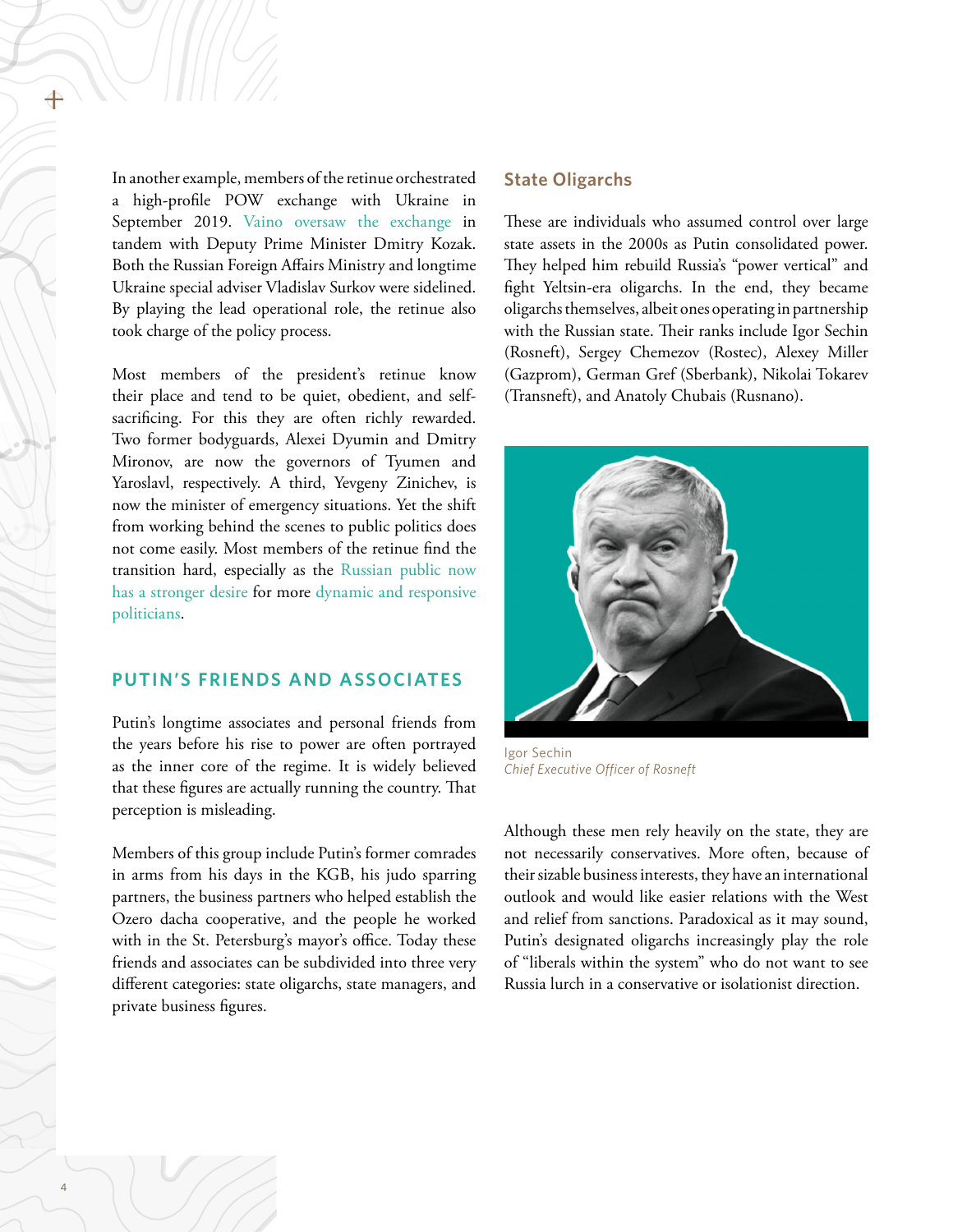Each state oligarch has been assigned a specific national goal. Chemezov's mission was to restore the fallen military-industrial complex. Miller was entrusted with controlling and developing Russia's strategically important gas reserves. Gref's job was to revitalize the country's largest state-owned bank and make it an engine of economic growth. Chubais was supposed to help create innovative technology and develop it commercially.

Many of Putin's old friends and associates now carry less political weight because the president finds it easier to work with "implementers" and factotums, who have fewer personal ambitions or corporate responsibilities. Generally, Putin prefers to see service and sacrifice, not hear requests for help. Moreover, he has come to believe that his historic and geopolitical mission takes precedence over personal relations.

Igor Sechin was always the most audacious member of this group. In the early 2000s he oversaw the destruction of what was then Russia's largest privately owned oil company, Mikhail Khodorkovsky's Yukos. Yet although Sechin has grown more ambitious, his star has gradually waned, and it appears that his relations with Putin have cooled. In early 2020, he reportedly irritated Putin for his disastrous advice to [pull out of OPEC+](https://www.rferl.org/a/russia-sechin-rosneft-oil-opec-saudi-arabia/30500656.html), a deal that had seen Russia coordinate oil production with the Organization of Petroleum Exporting Countries.

The political influence of Chemezov has also ebbed. A contemporary of Putin's, Chemezov served with him in the KGB's small outpost in Dresden in the mid-1980s. Being the head of a sprawling industrial conglomerate with a massive workforce has given him important levers of influence, and he has benefited from having many of his allies in government jobs. However, when Chemezov stuck his neck out and [criticized the](https://carnegie.ru/commentary/79714)  [government's restrictions](https://carnegie.ru/commentary/79714) in last summer's Moscow municipal elections, he was ignored by the Kremlin.

The coronavirus crisis cuts two ways for the state oligarchs. On the one hand, the pandemic is a threat to their livelihoods. On the other, it is potentially very lucrative, especially for Chemezov. He recently called on regional leaders to procure Rostec-produced [facial recognition surveillance systems](https://carnegie.ru/commentary/79714). Other Rostec subsidiaries are producers of ventilators, which are in short supply; the government has already ordered 5,700 new machines. Another Rostec company, Roskhimzashchita, is the country's only provider of masks, gloves, and other [medical equipment for](https://tass.ru/ekonomika/8170895)  [healthcare facilities.](https://tass.ru/ekonomika/8170895)

#### **State Managers**

Another group of close friends of Putin have long served as senior officials, even if none of them remained in his cabinet following the reshuffle in January.

Four old-timers, all of whom worked with Putin before he became president, merit special attention: Dmitry Medvedev, Dmitry Kozak, former defense minister and PA chief Sergey Ivanov, and longtime Putin confidante Alexey Kudrin. They have all rotated through various senior jobs which gave the close access to the president.

Nearly all of the four have seen their relative influence decline in recent times, as Putin relies more heavily on younger, fresh faces for top jobs. Medvedev's demotion is a sign that his influence has waned. Kudrin is far too liberal to take on a senior government post in the current conservative atmosphere. Ivanov appears to have lost any interest in high-level government even though he retains his seat on the Security Council. Only Kozak, who worked with Putin in the St Petersburg mayor's office in the 1990s, has held on to a meaningful portfolio, being now in charge of relations with Ukraine and Belarus.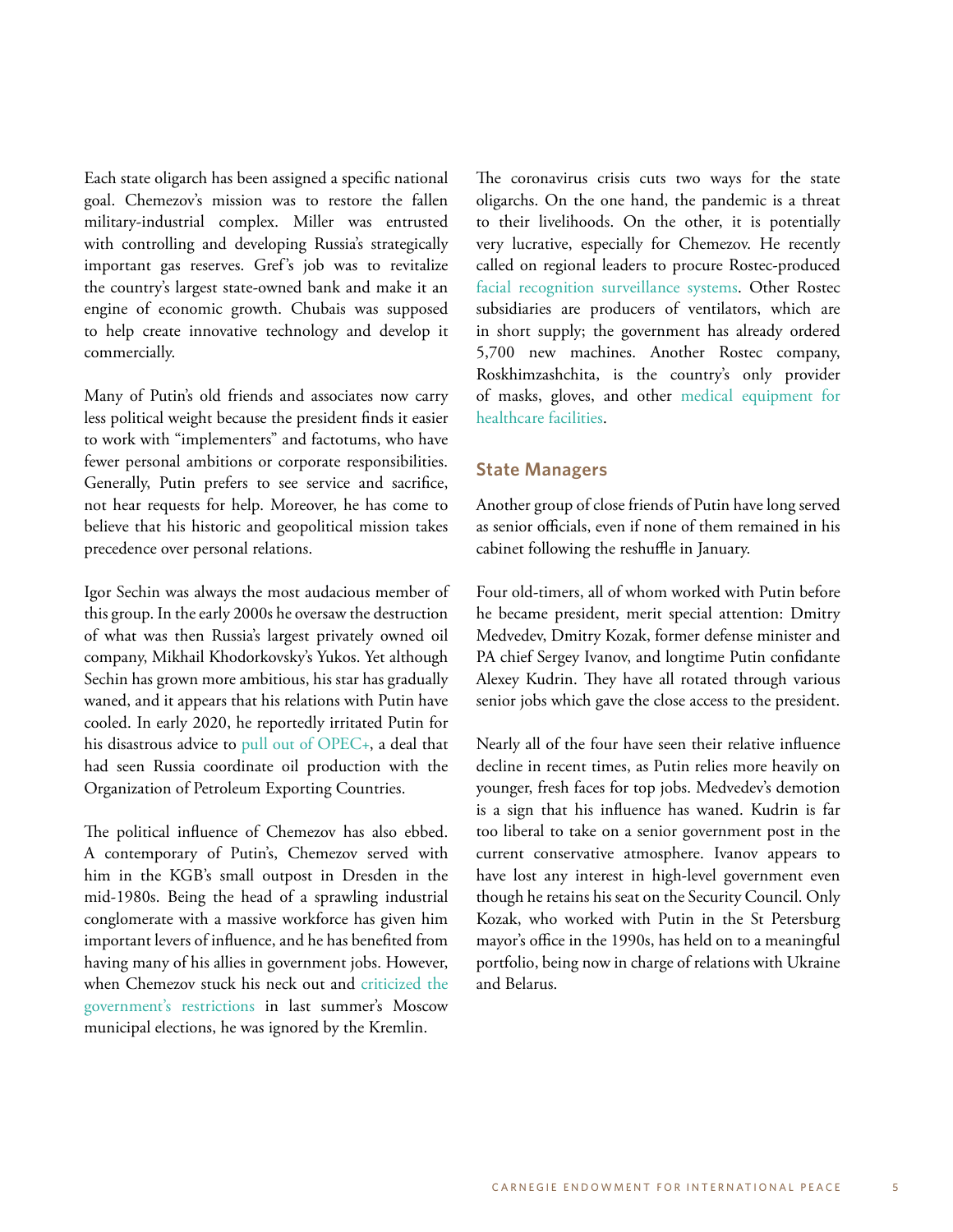These four may be called on again, however. Above all else, Putin values loyalty and self-sacrifice. It mattered a great deal to him that Medvedev humbly endured personal humiliation when Putin chose to return to the presidency in 2012. With Putin potentially having an opportunity to stay in power for two more six-year terms, these steadfastly loyal figures could easily be summoned to serve another stint in senior positions. However, it becomes more and more difficult for Putin to promote them—having reached the ceiling, they become a burden to bear.

#### **Private Business Figures**

This third subgroup of Putin's longtime friends and associates consists of people who have profited handsomely from their long-standing personal ties to the Russian leader. They mainly hail from St. Petersburg, some of them used to be Putin's judo sparring partners. This subgroup includes shareholders in the notorious Ozero dacha cooperative, founded in the mid-1990s, and the owners of Bank Rossiya, which the U.S Treasury described as the [personal bank of Russia's](https://www.treasury.gov/press-center/press-releases/Pages/jl23331.aspx)  [senior leadership,](https://www.treasury.gov/press-center/press-releases/Pages/jl23331.aspx) including Putin himself.

Some of these figures rose to prominence in the 2010s. Many of them hold strongly conservative views and are closely tied to Russia's security and law enforcement agencies. Even if their names figure prominently on U.S. sanctions lists, they have no interest in pushing for a thaw with the West, as some state oligarchs do. For this group the sanctions regime opens an opportunity to work more closely with the state and strengthen their ties with the Kremlin.

The Rotenberg brothers, the Kovalchuk brothers, Gennadiy Timchenko, the Shamalov family, and Yevgeny Prigozhin have all secured state contracts and other largesse from the Russian state in recent years.

They have also learned the benefits of doing favors for Putin. For example, Arkady [Rotenberg won favors](https://www.rferl.org/a/putin-gives-hero-of-labor-award-to-close-associate-for-crimean-bridge/30492367.html)  [from Putin](https://www.rferl.org/a/putin-gives-hero-of-labor-award-to-close-associate-for-crimean-bridge/30492367.html) for financing a multi-billion-dollar bridge to Crimea. Prigozhin's fingerprints can be [found on](https://carnegieendowment.org/2019/07/08/putin-s-not-so-secret-mercenaries-patronage-geopolitics-and-wagner-group-pub-79442) [the internet trolls](https://carnegieendowment.org/2019/07/08/putin-s-not-so-secret-mercenaries-patronage-geopolitics-and-wagner-group-pub-79442) who harass members of the political opposition, in cyber operations aimed at the United States and other Western adversaries, and the mercenary forces deployed by the Wagner Group in hot spots like Ukraine, Syria, Libya, and other parts of Africa.

Yuri Kovalchuk, the main shareholder of Bank Rossiya, also controls Russia's largest media holding company, National Media Group. Kovalchuk's elder brother, Mikhail, is the director of the Kurchatov Institute and a close friend of Putin. He informally advises the president on issues that range from genetic engineering to biological weapons.

The secret of the Kovalchuk brothers' success lies partly in their readiness to offer solutions for difficult challenges like running elections or battling the nonparliamentary opposition. In contrast to the state oligarchs, they talk to [Putin in a language](https://newizv.ru/article/general/10-04-2020/mihail-kovalchuk-rossiya-predlagaet-miru-alternativnyy-put-razvitiya) he recognizes, which is heavy on patriotic, conservative, and anti-Western rhetoric. They do not ask for help, but provide services.

The current crisis is reducing the amount of budget resources available for the commercial projects of Putin's friends. The distribution of rents and privileges may become more selective. The state oligarchs are likely to fight for more privileges, to seek to shore up their monopolies, and to attempt to oust their remaining competitors. These business figures may have an advantage, however. As the regime grows weaker, it is more likely to turn to Putin's coterie of businessmen for assistance. This is also a form of political outsourcing important state functions are being informally delegated to politically loyal private agents.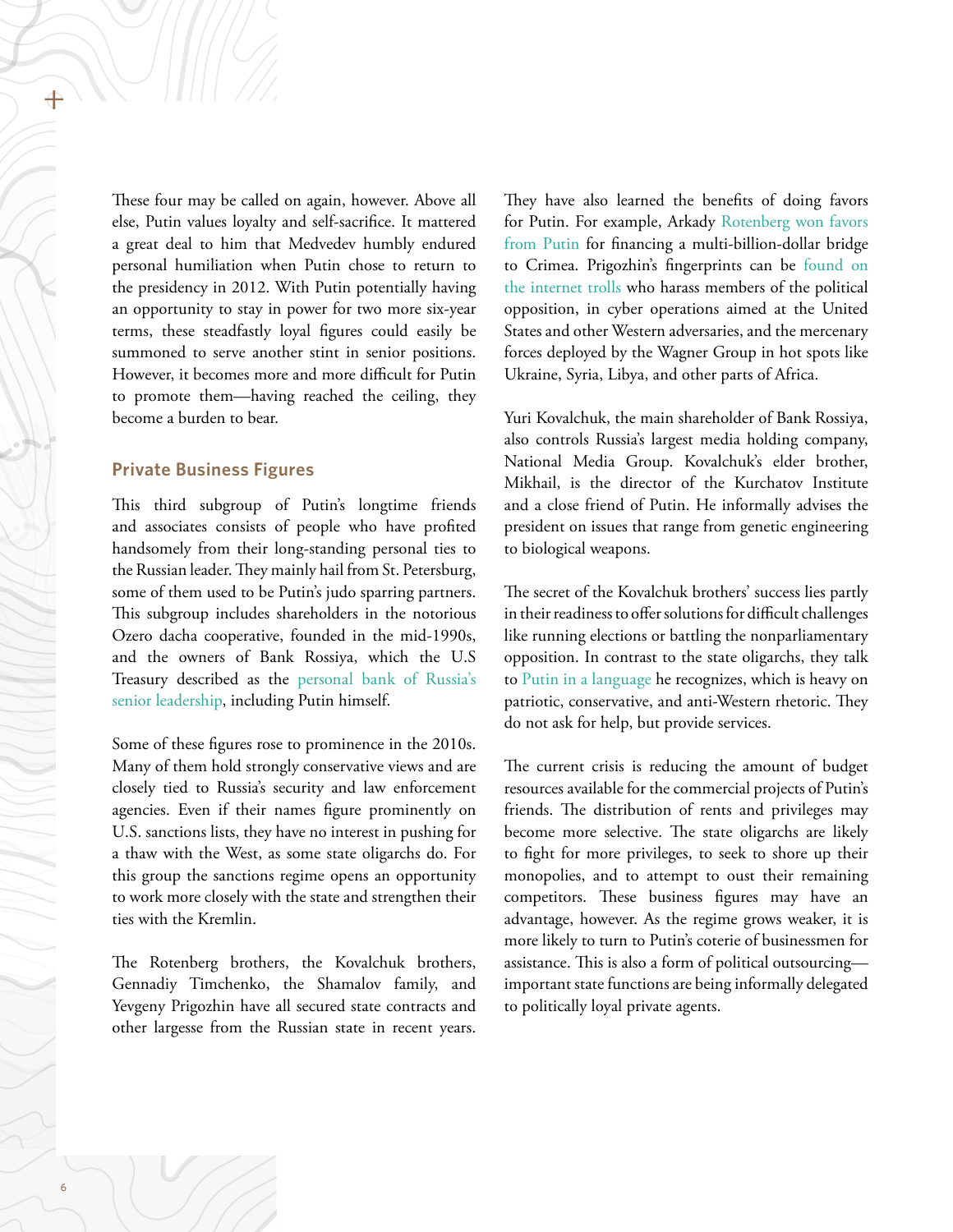## **POLITICAL TECHNOCRATS**

Russia's elite can be divided into two rough categories: politicians and technocrats. Putin's longtime friends and associates, as well as the protectors, mostly fall in the political category. The technocrats—both Putin's Kremlin retinue and government bureaucrats—have a much more circumscribed role, but they very much form the bureaucratic core of the Putin regime, which gives them a different kind of power.

It is to the technocrats' advantage that Putin is ever more impatient with figures who flaunt personal political ambitions. For example, Vyacheslav Volodin lost his role as Putin's chief domestic political adviser and banished to chair the State Duma when he became too creative in his political thinking. Volodin's replacement, Sergey Kiriyenko, the longtime head of Rosatom who served briefly as prime minister under Boris Yeltsin, has conspicuously shed personal ambitions and presents himself as a capable manager and administrator.



Sergei Kirienko *First Deputy Chief of Staff of the Presidential Administration*

Kiriyenko is part of a special group of political technocrats who occupy senior positions and whose professional competence has earned them a certain degree of autonomy. Although not original members of Putin's original inner circle, they have won his personal trust.

Senior political technocrats now make policy in several key areas. Kiriyenko oversees domestic and regional policy. Alexey Gromov is in charge of the traditional media. Deputy prime minister Andrey Belousov leads the economic policymaking process. Finance Minister Anton Siluanov is responsible for fiscal policy and the budget. Foreign Minister Sergey Lavrov—and Defense Minister Sergey Shoigu—implement decisions on foreign and military policy. Central Bank Governor Elvira Nabiullina and Moscow Mayor Sergey Sobyanin are also part of this group. All of these are prominent figures whom Putin would find it hard to replace.

Prime Minister Mikhail Mishustin was tapped to be a leading member of this group, entrusted with boosting Russia's economic growth. But his career has stuttered thanks to his uncertain handling of the coronavirus outbreak. During the crisis, Mishustin has been much less visible than Sobyanin, a technocrat with highlevel political experience who served previously as the Kremlin chief of staff, to step in and play a leading role. This shows why Sobyanin, formally just a regional leader, beats Mishustin, the second person in the state's hierarchy: a political technocrat will always outplay a common technocrat, whatever status the latter has.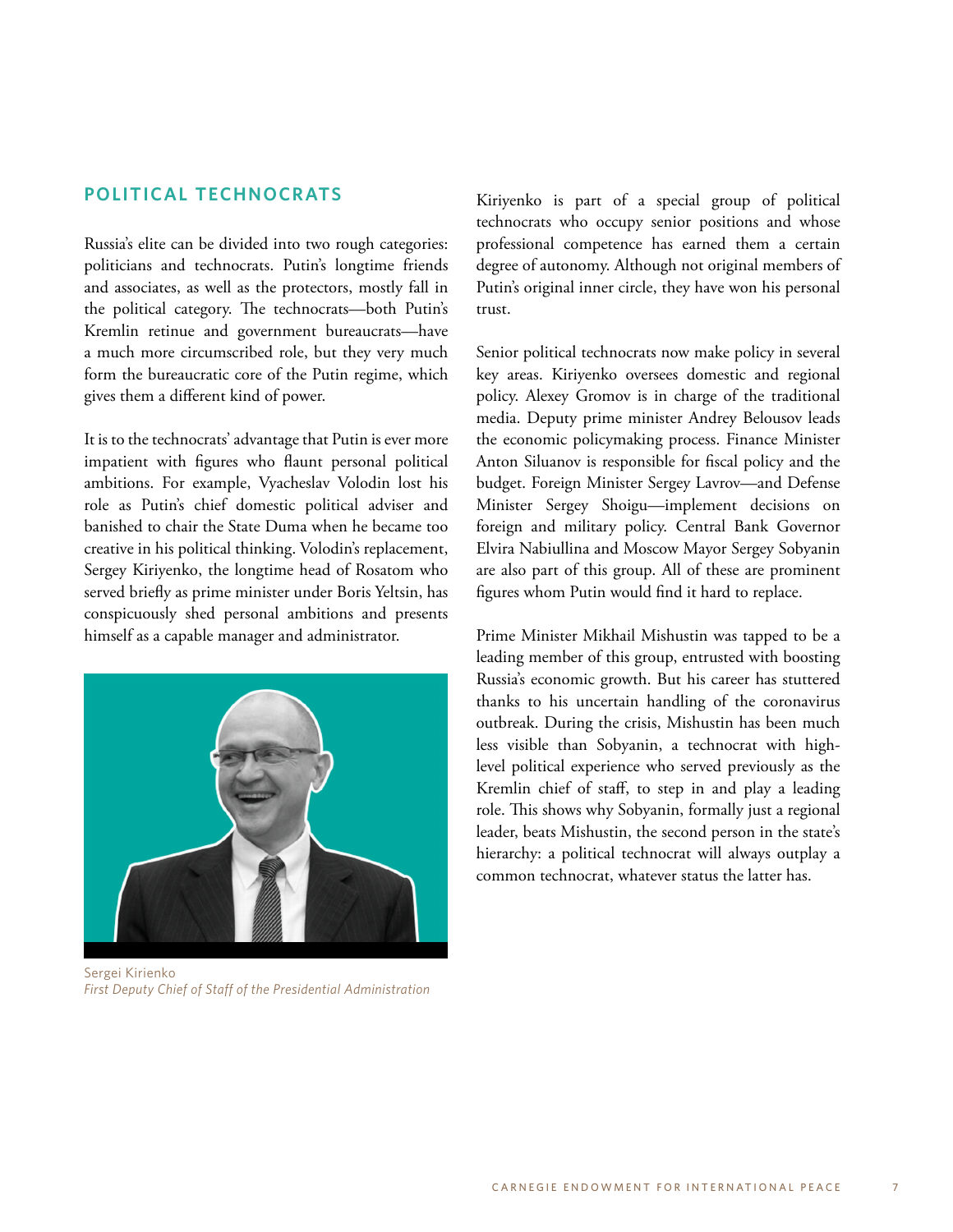#### **THE IMPLEMENTERS**

The biggest part of the elite—the implementers—is also the most expendable and weak politically. Its members can also be described as "executors" or "doers." Most deputy prime ministers in the former government and all four of Mishustin's deputies fall into this category. The same is true for nearly all cabinet ministers. Interior Minister Vladimir Kolokoltsev is a quintessential implementer despite his *silovik* status, as is the new Prosecutor General Igor Krasnov.



Marat Khusnullin *Deputy Prime Minister*

These ministers are generally subordinate to much more influential players, including figures outside government. Energy Minister Aleksandr Novak, for instance, is politically weaker than Rosneft CEO Sechin or Gazprom CEO Miller. The new minister of digital development, Maksut Shadayev, is weaker than any big player in the IT sphere, as well as the *siloviki* who remain influential in the communication sphere.

Nonetheless, many implementers have long careers ahead of them and can still evolve into political technocrats. But the trend is that they have been slowly pervading the official vertical while Putin's proxies have been escaping from political responsibility. Being the most technocratic and least ideological part of the

elite, they are, for the most part, wary of the rise of a conservative ideology in Russia. As the system becomes more repressive, the rift between the technocratic bureaucracy and its more aggressive vanguard (described in the next section) will surely widen.

#### **THE PROTECTORS**

In recent years, as the Kremlin has become ever more conservative in its outlook, a key group in the elite, seeking to protect the system from both domestic and foreign foes, has grown stronger. These are the protectors. It's important to bear in mind that not all protectors are *siloviki* and not all *siloviki* are protectors. They share hardline ideological views and an instinct to use repression against the political opposition. The protectors' ideology, unashamedly drawing on conspiracy theories, seeks to mobilize society against foreign threats and advocates stricter control over Russians' private and political life.

Up until 2012, the Putin regime had little need for grandiose political ideology. Its main goal was for Russia to become as developed as the West, but in its own way. Those goals began changing in 2012, when Putin returned to the presidency. The *rokirovka* (as his role swap with Medvedev is known) sparked a backlash from the elite and parts of the public. To consolidate power anew, Putin repositioned himself as a dyed-in-thewool conservative stressing the importance of "spiritual bonds" and traditional values that were lacking in the decadent West. In 2014, as Russia's leaders contended with growing international isolation in the wake of the war in Ukraine, they began selling this new ideological model across the world. Since the beginning of Putin's fourth term in 2018, the concept of "Putinism" has emerged, which many observers regard as synonymous with this ideology.

The *siloviki* are the most prominent protectors: Alexander Bastrykin, the head of the Investigative Committee and a former Putin classmate; Sergey Naryshkin, the head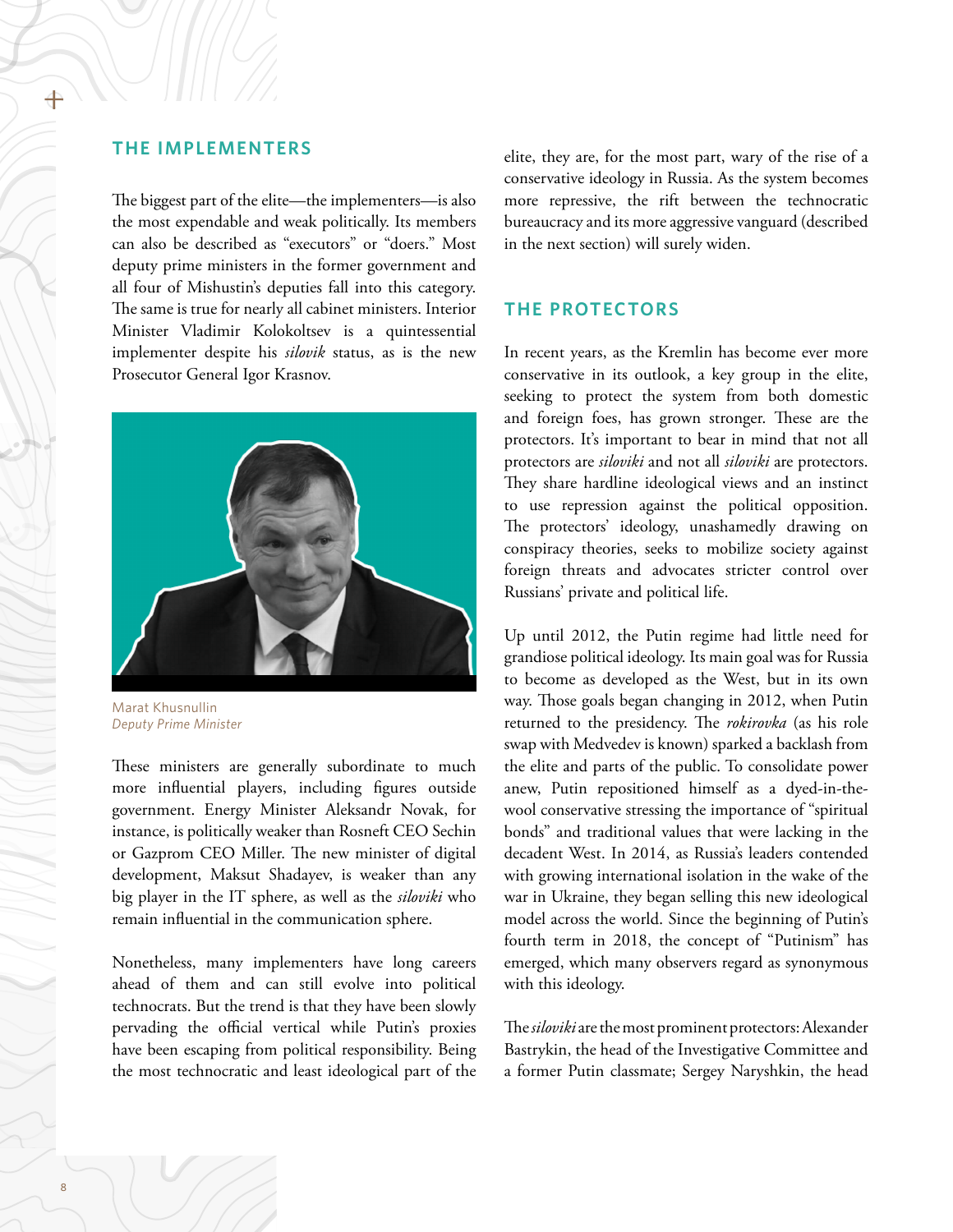

Nikolai Patrushev *Secretary of the Security Council of the Russian Federation* 

of Foreign Intelligence Service; and Nikolay Patrushev, secretary of the Security Council, which has carved out an enhanced role for itself in formulating government strategy. In the summer of 2019, both Patrushev and FSB Director Alexander [Bortnikov reportedly informed](https://carnegie.ru/2020/02/27/ru-pub-81158)  [Putin](https://carnegie.ru/2020/02/27/ru-pub-81158) that foreign actors had helped orchestrate the street protests in Moscow, persuading him to authorize a crackdown on the protesters.

Viktor Zolotov, a former Putin bodyguard who now leads his praetorian guard, the National Guard (Rosgvardiya), looks much weaker by comparison. He was unable to expand the National Guard's prerogatives and angered the Kremlin with a clumsy campaign against anticorruption activist Alexey Navalny. Today, Rosgvardiya remains locked in near-permanent competition with the police, which irritates Putin and other leaders as they are both charged with ensuring the population's [compliance with self-isolation guidelines](https://lenta.ru/news/2020/04/10/ups/) they should be doing their jobs, not get into squabbles.

The protectors enjoy close ties with Russian Orthodox conservatives and support from Duma speaker Volodin, who has pushed through a series of legislative restrictions on civil liberties. They command the personal respect of Putin for repeatedly demonstrating that they are the most loyal and self-sacrificing members of his team. Yet the protectors also have a tendency to get out in front of the president and embarrass him. A case in point is the arrest of top U.S. [private equity investor Michael](https://www.rbc.ru/politics/07/06/2019/5cfa70b19a7947d8fa17ba02) [Calvey,](https://www.rbc.ru/politics/07/06/2019/5cfa70b19a7947d8fa17ba02) whom the security services reportedly detained without first getting Putin's approval.

The protectors have taken advantage of the coronavirus crisis with their [initiative](https://www.themoscowtimes.com/2020/03/31/russians-face-up-to-5-years-in-jail-for-spreading-false-coronavirus-news-a69808) to prosecute people accused of spreading fake news about the pandemic—a move that is merely a new tool to limit freedom of speech. However, calls by the heads of the security services to Putin to declare a state of emergency to halt the spread of the virus have so far gone unheeded.

The Putin elite, which has always prided itself on pragmatism, is increasingly split between its professional technocrats and conservatives. The protectors are worried that Russia may seek one day to normalize relations with the West and presumably they are always on the lookout for ways to slow things down. They therefore propagate increasingly radical versions of "Putinism," which have begun to take on a life of their own and often bear little relation to what Putin himself actually wants.

These cleavages may well produce more open conflict within the elite. An effort to shift to a more progressive policy or a looser stance toward the West could radically deepen divisions or even lead to an attempted putsch.

## **CONCLUSION**

From a distance, Russia's elite may appear to be fully consolidated under President Vladimir Putin. His decision to reset the clock on his presidential term limits reinforces that first impression. The real picture is very different. Russia's elite is extremely fragmented and riven by conflict. Competing groups fight not just over influence and property but also over ideology. This poses an ever more serious problem for Putin, as the loudest and most active segment of the elite holds views that are far more radical than his own. Elite division is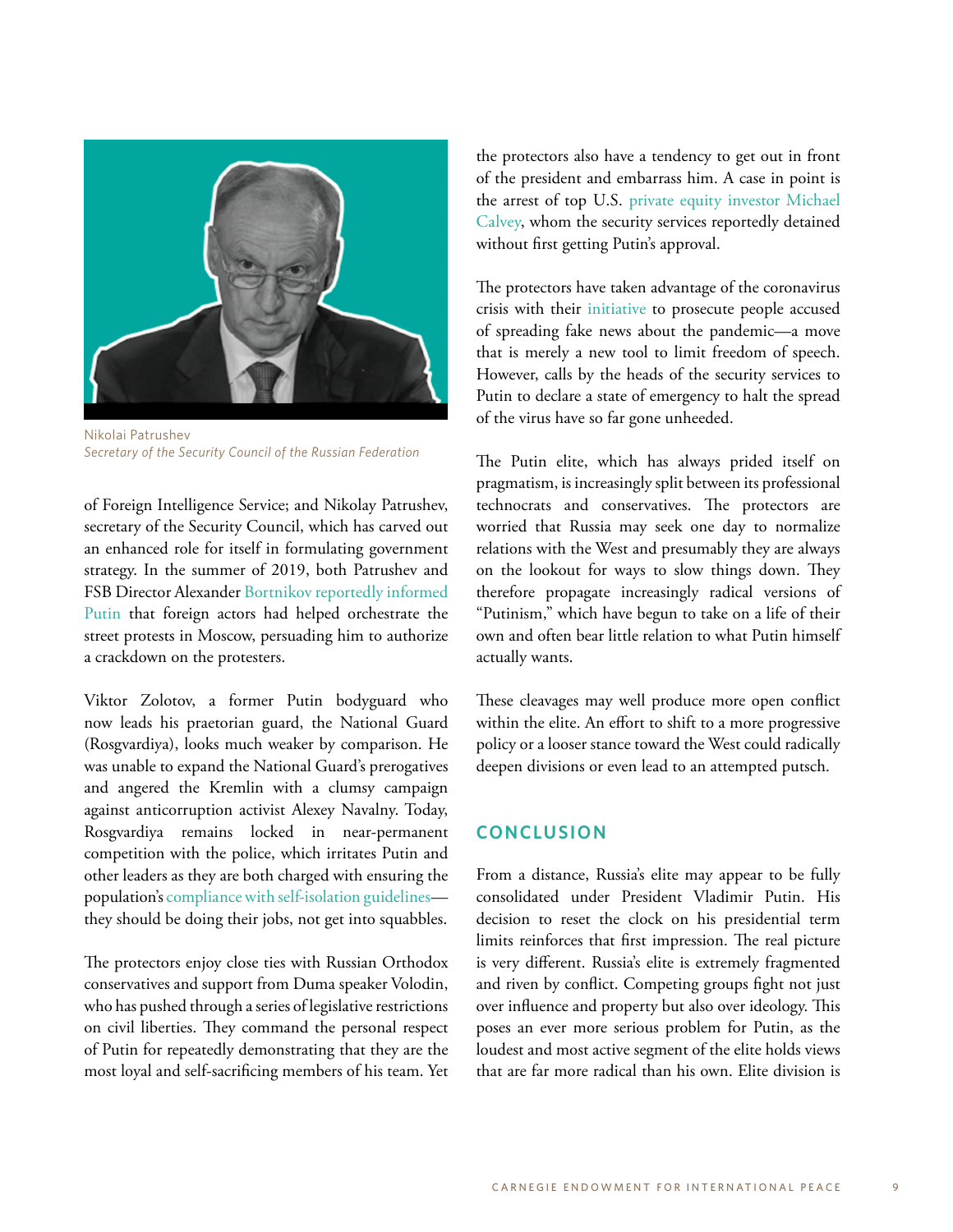such that there is almost no consensus on major issues. Every player acts according to his own corporate or political agenda and, with Putin increasingly absent from everyday decisionmaking, enjoys greater room for maneuver.

This article has divided the Russian elite into five broad groups, but one group—the protectors—are very much a law unto themselves. They take heart from [Putin's](https://www.ft.com/content/2880c762-98c2-11e9-8cfb-30c211dcd229) [pronouncement that the liberal idea](https://www.ft.com/content/2880c762-98c2-11e9-8cfb-30c211dcd229) has "outlived its purpose." Their influence has grown as the ideology they espouse has become dominant. This hardline stance puts them into direct conflict with other figures in the elite as diverse as longtime Putin associate Sergei Chemezov, former prime minister Dmitry Medvedev, and Central Bank Governor Elvira Nabiullina. This is setting up a profound longer-term clash with technocrats, who are forced to stay politically neutral but have been put in charge of modernizing the state. The coronavirus pandemic crisis has made this battle more visible. The technocrats, who are not used to taking the initiative in a crisis, have thus far failed to demonstrate that they can manage the situation. The protectors are making it clear that they would like to take more decisive action.

In the longer term, global developments will partially determine if one group or another comes out on top. The more Russia clashes with the West, the more the protectors will claim a moral right to fight adversaries both at home and abroad.

Russian society may also have its say, especially if the current crisis deepens. The public may protest against mistakes made by government leaders and their failure to understand the needs of society. In the long run, a lack of effective governance at a moment of national peril could hasten the gradual formation of an elite not beholden to Putin. The core of this alternative elite will ultimately be drawn from the class of technocratmodernizers who are increasingly disillusioned with Putin's path.

The deep divisions within Putin's team are a feature, not a bug of the way Russia is ruled. For most of his presidency, Putin appeared to relish playing the role of arbiter among competing groups and asserting his centrality. That state of affairs conformed to centuries of Russian political culture dating back to the beginning of the Romanov dynasty, if not earlier. Now it has largely disappeared. Indeed, Putin has put significant distance between himself and his subordinates, a form of selfisolation that predates the coronavirus outbreak. As a result, he risks being more captive to their initiatives, their shortcomings, and their constant disputes and squabbles. In many respects, the Putin system's unity and cohesion have never been more important than now, when they are the least in evidence.